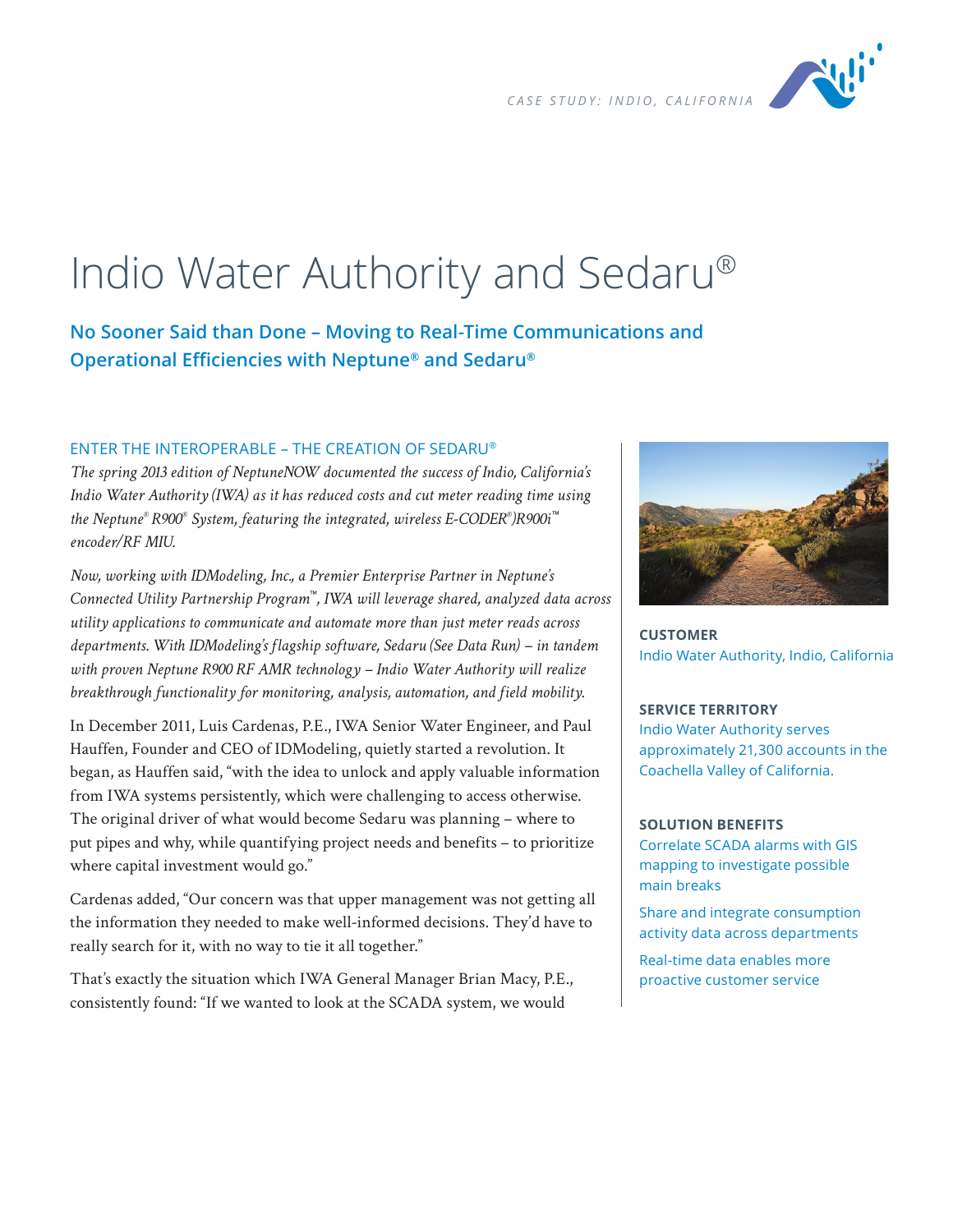

have to log into SCADA; or, if we wanted to look at our valve maintenance activites from a work management standpoint, we would have to log into our asset management system; or, if we wanted to look at leak detection at a specific meter, we would have to go into Neptune N\_SIGHT® software – we asked IDModeling, 'Is there a software that can bring all these functions together so we can make better decisions in less time?'"

# LIVE, OPTIMIZED PERFORMANCE – ACROSS THE UTILITY IN REAL TIME

It soon became apparent that a solution to enable realtime, interdepartmental communications would benefit not only upper management at IWA but also engineering, operations, maintenance, and customer service as well.

"We wanted to take the information from our different data centers – such as SCADA, GIS, and Asset Management – information we gather on a routine basis, record it better, and report it in a holistic format," said Macy. "We have now gone beyond the original goal for Sedaru by working together with our staff to integrate our asset management application. Sedaru's open, configurable format makes data useful to more people in our organization."

Macy added that Sedaru's ability to coordinate data, communications, and personnel in real time is a tremendous strength. "We can be in the office looking at our GIS map overlays and see instantly whether a valve is turned on or off. With real-time information and the ability to communicate within Sedaru, we can respond proactively, immediately if needed, because we know where our staff and assets are located. If there's a need to shut down a valve because of a main break, we know which valves to close, which crew is closest, and how best to coordinate the shutdown, thanks to Sedaru."

As Cardenas attested, on at least one occasion Sedaru has helped rule out a main break. "System operators noticed SCADA alarms for high flow rates at one of our booster stations," he said. "We referred to Sedaru to see

the SCADA alarms overlaid on the GIS map against our maintenance activities and saw where a valve-turning truck had been flushing hydrants in the vicinity. It wasn't a main break, but a flushing event; in the past, we would have deployed field crews to investigate the situation unnecessarily."

# NEPTUNE AMR DATA – TOO GOOD NOT TO BE SHARED

Having integrated SCADA and asset management, the next step in IWA's implementation is to integrate them together with its remotely read water meters. Since beginning a changeout to Neptune's R900 System in 2006, IWA has enjoyed increased meter reading efficiencies, resulting in labor and time savings. In addition, detailed water consumption data for individual accounts has aided IWA's conservation initiatives and increased IWA's level of customer service. Now the team aims to make that automatic meter reading (AMR) information more accessible, more automated, and available to other IWA departments. "We want to share the consumption data from Neptune and integrate it with our SCADA, hydraulics, and asset management data, then make it available to management. We will also be able to perform more analytics around the performance and condition of our assets, especially meters," said Cardenas. "We intend to compare production data with consumption data to estimated Non-Revenue Water, and then find ways to narrow the gap."

Going further, Hauffen said, "By sharing Neptune AMR data through Sedaru, work completed in the field becomes available in real time, in a more concise format in which work orders can be assigned proactively to resolve meter-related issues. Thus, enhancing the level of customer service IWA is able to provide – knowing that information instead of learning it after the fact, if at all."

# LOOKING FORWARD TO EVEN MORE IMMEDIATE RESULTS

After Cardenas mentioned the importance of the ability to immediately relay reverse flow condition alerts to